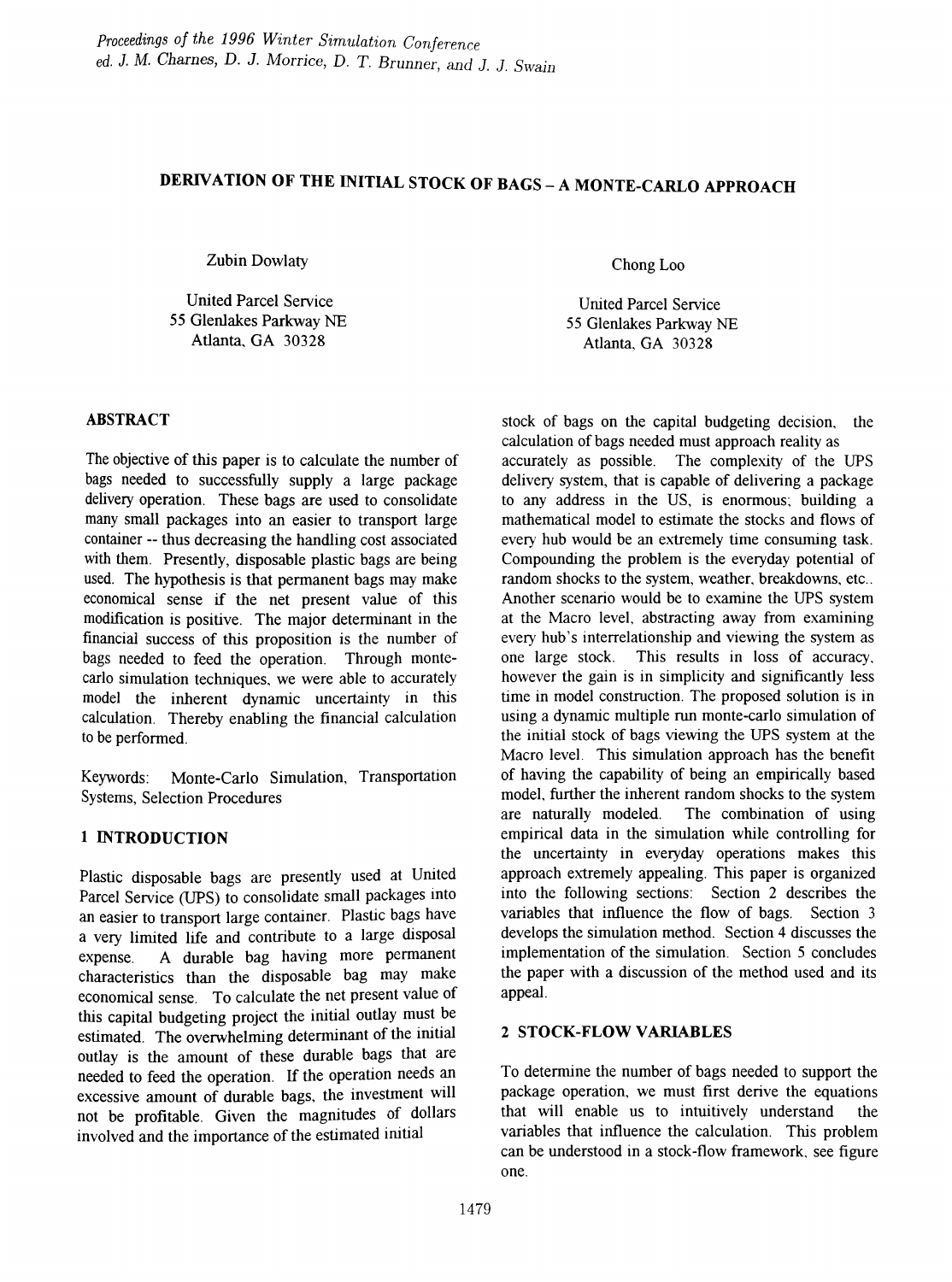

Figure 1: Bag Inflow, Initial Stock of Bags, Bag Outflow. Stock-Flow framework

 $\frac{Vto}{\sigma}$ ; where  $V_{to}$  = Outflow of *BagOutflow:*  $Fo = \frac{Vto}{C}$ ; where  $V_{to}$ Packages,  $C = Bag$  Package Capacity

*BagInflow*: 
$$
Fi = \frac{Vti}{C}
$$
; where V<sub>u</sub> = Inflow of Packages

Let  $Z = T_1 + T_r$ ; Lag Time = Transit Time Lag + Restocking Lag

Transit Time lag is defined as the time the bags are in transit. Restocking lag is the time to actually restock the bags for use after arrival at the hub.

Lets assume that the inflow of bags equals the outflow of bags with a lag of Z. This assumption is valid for the operation as a whole and yields:

$$
Fi_{(t)}=Fo_{(t-z)}
$$

$$
S_{\tau} = S_{\tau-1} + (Fi)_{\tau} - (Fo)_{\tau}
$$

Substitute for  $F_i$ ,

$$
S_{\tau} = S_{\tau-1} + (Fo)_{\tau-\tau} - (Fo)_{\tau}
$$

Discrete aggregation of stock over time yields:

$$
\sum S_{r} - S_{r-1} = \sum (Fo)_{r-z} - \sum (Fo)_{r}
$$

Evaluate at  $T = 1$  to Z

$$
=\sum_{T=1}^{z}(FO)_{(T-z)}-\sum_{T=1}^{z}(Fo)_{T}
$$

$$
= 0 - \sum_{T=1}^{Z} (Fo)_T \tag{1}
$$

Evaluate at  $T = Z + 1$  to Infinity:

$$
= \sum_{T=Z+1}^{\infty} (F o)_{T=Z} - \sum_{T=Z+1}^{\infty} (F o)_T
$$
 (2)

Result (1) states that the total stock of bags needed on or before time period  $Z$  is equal to the bag outflow summed up over time until time period Z. In other words the number of bags needed before the inflow of bags is received is simply the sum of outflows.

Result (2) presents three different interpretations given the basic trend of bag outflow:

- 1. If the slope of the trend of bag outflow over time is zero or bag outflow is constant then result (2) reduces to zero.
- 2. If the slope of the trend of bag outflow over time is negative then result (2) implies a surplus of bags will accumulate, therefore reducing the number of bags needed from result (1).
- Therefore: 3. If the slope of the trend of bag outflow over time is positive then result (2) implies a deficit of bags will accumulate, therefore more bags are needed than is stated in result (1).

## 3 SIMULATION METHOD

United Parcel Service(upS) volume can be assumed to grow in the future therefore it follows from result (2) that a deficit of bags would occur. More bags are needed than simply the sum of outflows until time Z. Because the objective is to calculate the total number of bags that will be required over a span of time a projection of future exogenous values are required. This introduces additional uncertainty into the analysis. The identified variables that drive the initial bag calculation and impart uncertainty into the analysis are:

- 1. Package Volume: Number of Packages
- 2. Physical Package Size
- 3. Bag Shrinkage: Damages, loss, etc..
- 4. Transit Time Lag
- 5. Restocking Lag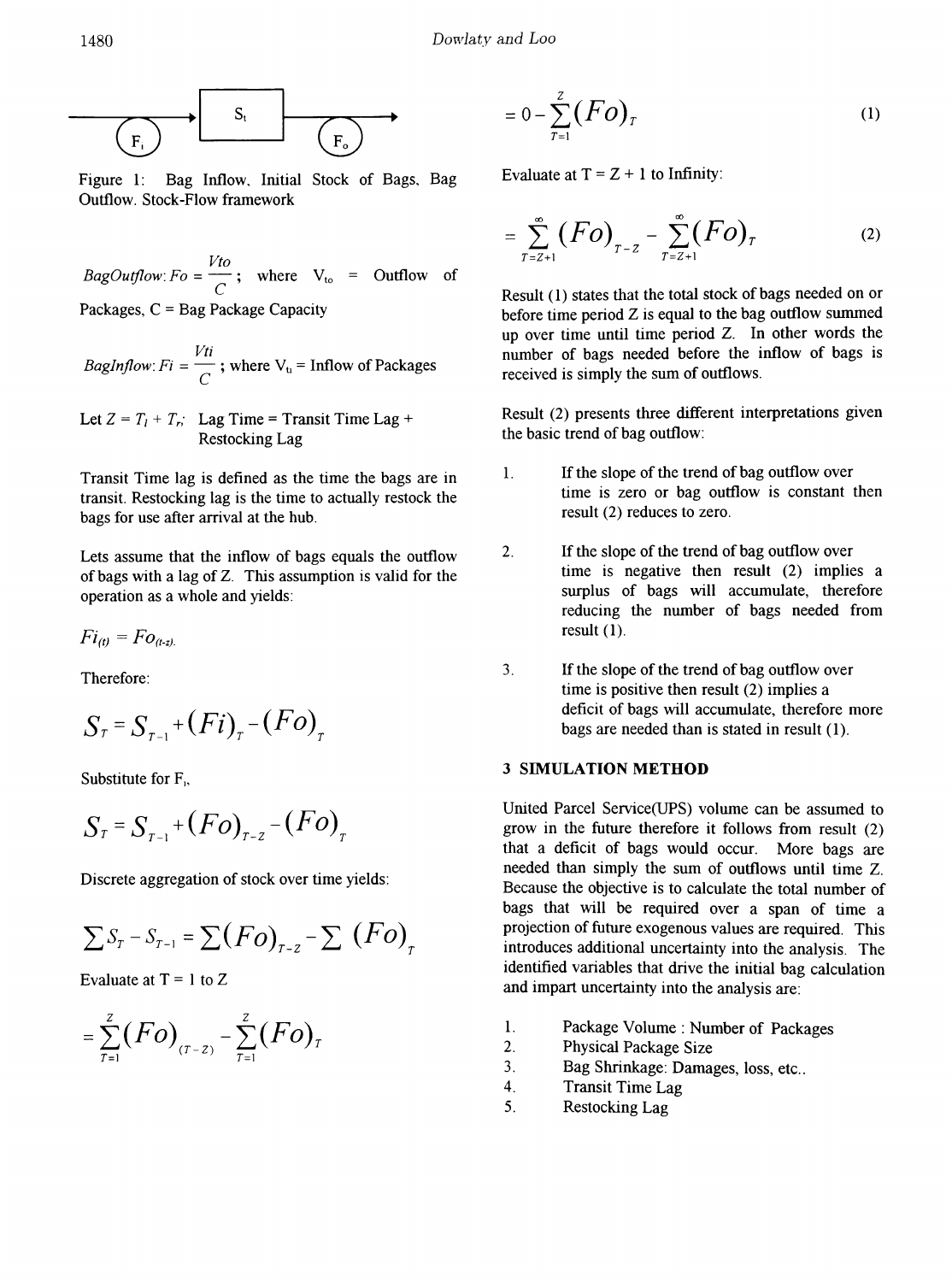

Diagram 1: Simulation Structure

 $\mathbf{r}$ 

The simulation design chosen is a monte-carlo simulation. Monte-carlo is used because we can place precise probability distributions around the uncertain variables, therefore accounting for all possible scenarios. The structure of the simulation is displayed graphically in Diagram 1.

The variables in Diagram 1 not described in Section 2 are as follows:

$$
C_p = \begin{cases} S_t \geq F_o, C_p = 100\% \\ \therefore \text{ Capacity Use of Bags} \\ S_t < F_o, C_p = F_o / S_t \\ \text{C}_p = 100\%, D = \text{Random Variable} \\ \therefore \text{Bag Shrinkage, reduction in bag inflow} \\ C_p > 100\%, D = \text{Random Variable} \\ \text{with an increase in the mean.} \end{cases}
$$

#### 4 SIMULATION IMPLEMENTATION

Using the model described in the Simulation Methodology section, the simulation of the initial stock. of bags can be performed. The simulation model is designed to analyze only one initial stock at a time, set the initial stock and monitor performance throughout the simulation. The time period of the simulation is 254 working days (approximately  $1$  year). Each working day is simulated. The initial stock of bags is fixed and the simulation is run for thousands of iterations during that year; the model stops when the standard error of the mean deficient days reaches a preset limit (The software used to build this model is Excel 5.0 with Visual Basic Implementation, Crystal Ball 4.0 which is a monte-carlo simulation package, and Eviews [econometric views] for the forecasting of the exogenous variables).

The exogenous variables have been calibrated for the most empirical accuracy as possible. The following are the exogenous variables and explanation of how the values for the simulation were determined:

- 1. Package Volume = Projected UPS package volume using econometric models. A Normal Probability Distribution with mean zero and standard deviation of the residuals derived from the econometric model are used and added to the forecast per simulation day.
- 2. Cube Size of Packages = Projected UPS. system average package cube size derived by econometric models. A Normal Probability Distribution with mean zero and standard deviation of the residuals derived from the econometric model are used and added to the forecast per simulation day.
- 3. Bag Shrinkage = Manufacturers recommendation of bag failure, with an added Probability distribution accounting for unforeseen damages. This Probability distribution is designed to be dynamic through the simulation - the mean increases when the Capacity Utilization of the bags exceeds 100%.
- 4. Time in Transit and Restocking Lag = Projected UPS average time in transit derived by econometric models. A Discrete Normal Probability Distribution with mean zero and standard deviation of the residuals derived from the econometric model are used and added to the forecast per simulation day. Estimated mean restocking lag with a Discrete Normal Probability Distribution with standard deviation equal to the standard error of the estimated restocking lag. A seasonality adjustment is integrated into the restocking lag estimate.

The variables throughout the simulation being monitored are the mean number of days the bags were unavailable during the year and the mean number of deficient bags on those days. A *successful* scenario would be when the mean number of days and bags during those deficient days are within acceptable bounds. For example: A simulation of an initial stock of 10,000 bags yielded a mean of 2 days out of 254 where there was not enough bags available. with a mean of 500 bags deficient. The acceptable bound could be set allowing for zero days of deficiency. or X days deficient. This model provides the ability to quantify